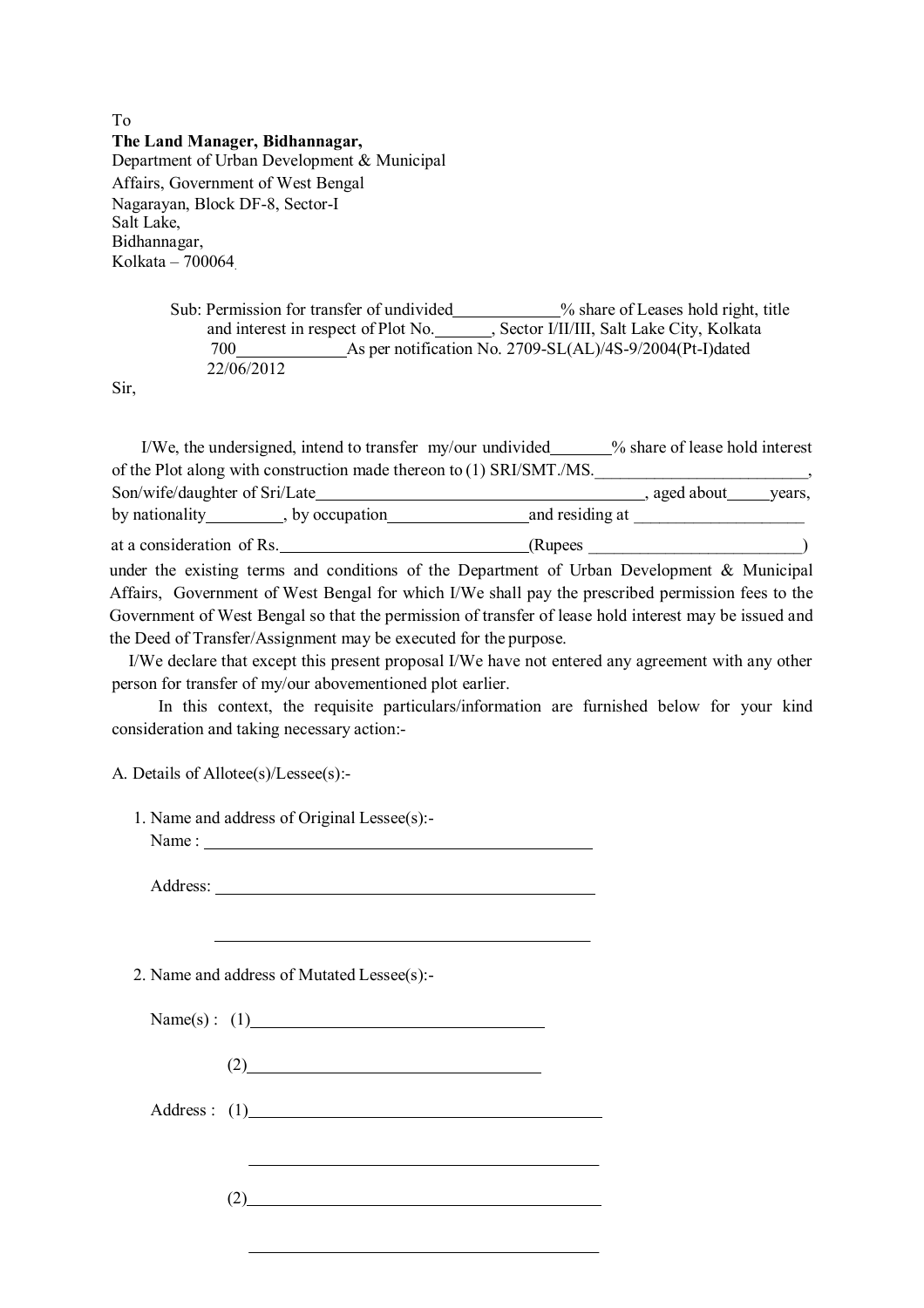| <b>B. Particulars of the Applicant(s)</b> |  |                                                                   |  |
|-------------------------------------------|--|-------------------------------------------------------------------|--|
| (a) Name                                  |  |                                                                   |  |
|                                           |  |                                                                   |  |
|                                           |  |                                                                   |  |
| (b) Address                               |  |                                                                   |  |
|                                           |  |                                                                   |  |
|                                           |  |                                                                   |  |
|                                           |  | $2)$ $\overline{\phantom{a}}$                                     |  |
|                                           |  |                                                                   |  |
|                                           |  |                                                                   |  |
|                                           |  | (c) Signature in full: 1) $\frac{1}{2}$ (c) Signature in full: 1) |  |
|                                           |  | 2)                                                                |  |
| (d) Contact No:                           |  |                                                                   |  |
| (e) L.T.I.                                |  |                                                                   |  |
|                                           |  |                                                                   |  |
|                                           |  |                                                                   |  |
|                                           |  |                                                                   |  |
|                                           |  |                                                                   |  |
|                                           |  |                                                                   |  |
|                                           |  |                                                                   |  |
| (f) Self attested Photos:-                |  |                                                                   |  |
|                                           |  |                                                                   |  |
|                                           |  |                                                                   |  |
|                                           |  |                                                                   |  |
|                                           |  |                                                                   |  |
|                                           |  |                                                                   |  |
|                                           |  |                                                                   |  |
| g) Status of the applications : Self      |  |                                                                   |  |
| (h) Age                                   |  | $\&$ years respectively                                           |  |
| (i) Profession                            |  | and respectively                                                  |  |
|                                           |  |                                                                   |  |
| (j) Nationality                           |  |                                                                   |  |
|                                           |  |                                                                   |  |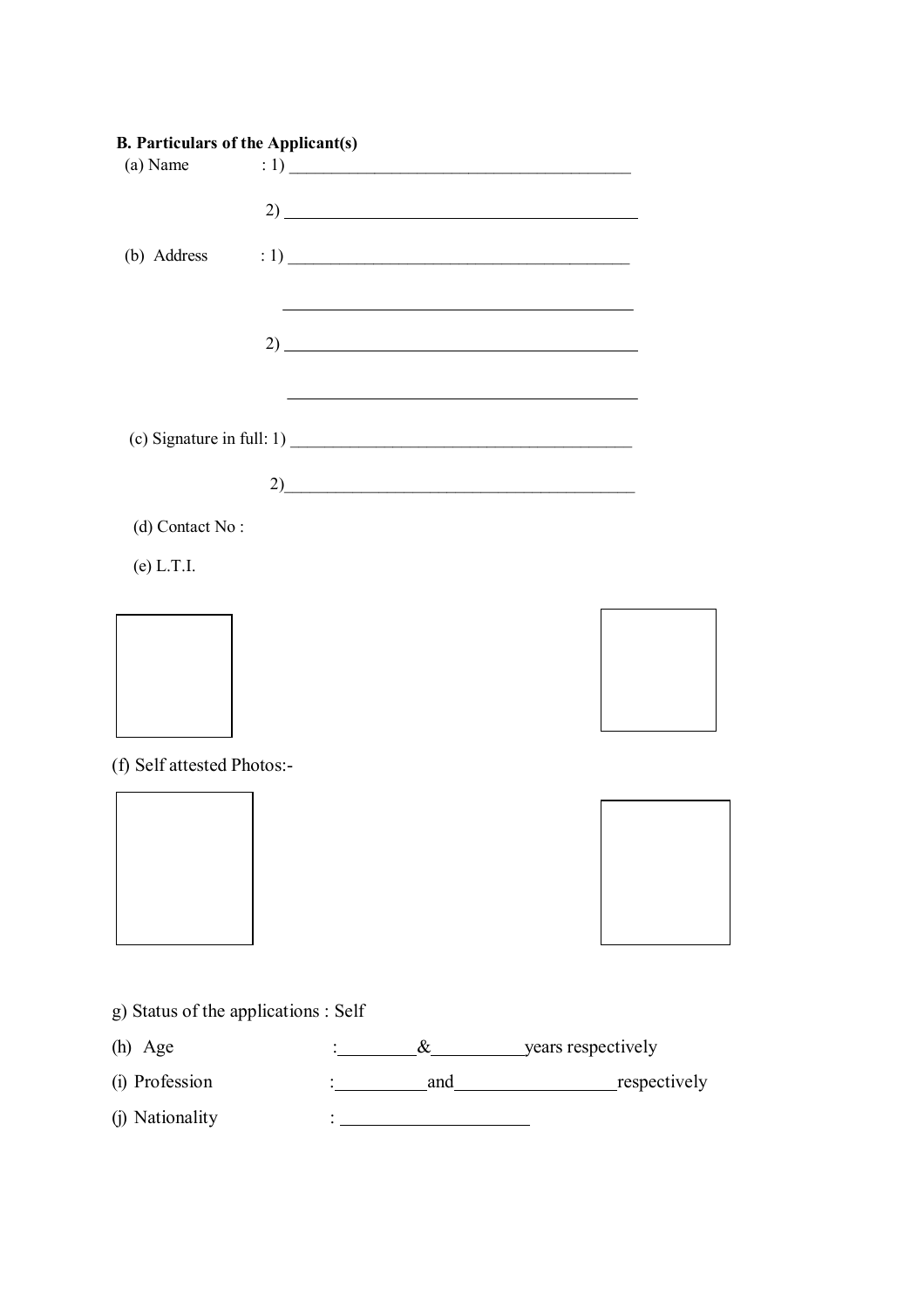## **C. Details of Proposed Transferee(s):-**

| (a) Name                            |  | : 1)                                                                                                                  |  |
|-------------------------------------|--|-----------------------------------------------------------------------------------------------------------------------|--|
|                                     |  |                                                                                                                       |  |
| (b) Address                         |  | $\left(1\right)$ $\frac{1}{\frac{1}{\frac{1}{\frac{1}{\frac{1}{\cdots}}}}\left(1\right)}$                             |  |
|                                     |  |                                                                                                                       |  |
|                                     |  |                                                                                                                       |  |
|                                     |  | <u> 1989 - Johann Stoff, deutscher Stoff, der Stoff, der Stoff, der Stoff, der Stoff, der Stoff, der Stoff, der S</u> |  |
|                                     |  |                                                                                                                       |  |
|                                     |  | 2)                                                                                                                    |  |
| (d) Contact No:                     |  |                                                                                                                       |  |
| $(e)$ L.T.I.                        |  |                                                                                                                       |  |
|                                     |  |                                                                                                                       |  |
|                                     |  |                                                                                                                       |  |
|                                     |  |                                                                                                                       |  |
| (f) Self attested Photos:-          |  |                                                                                                                       |  |
|                                     |  |                                                                                                                       |  |
|                                     |  |                                                                                                                       |  |
|                                     |  |                                                                                                                       |  |
|                                     |  |                                                                                                                       |  |
|                                     |  |                                                                                                                       |  |
| g) Status of the applications: Self |  |                                                                                                                       |  |
| (h) Age                             |  | <u>exerce</u> years respectively                                                                                      |  |
| (i) Profession                      |  |                                                                                                                       |  |
| (j) Nationality                     |  |                                                                                                                       |  |
|                                     |  |                                                                                                                       |  |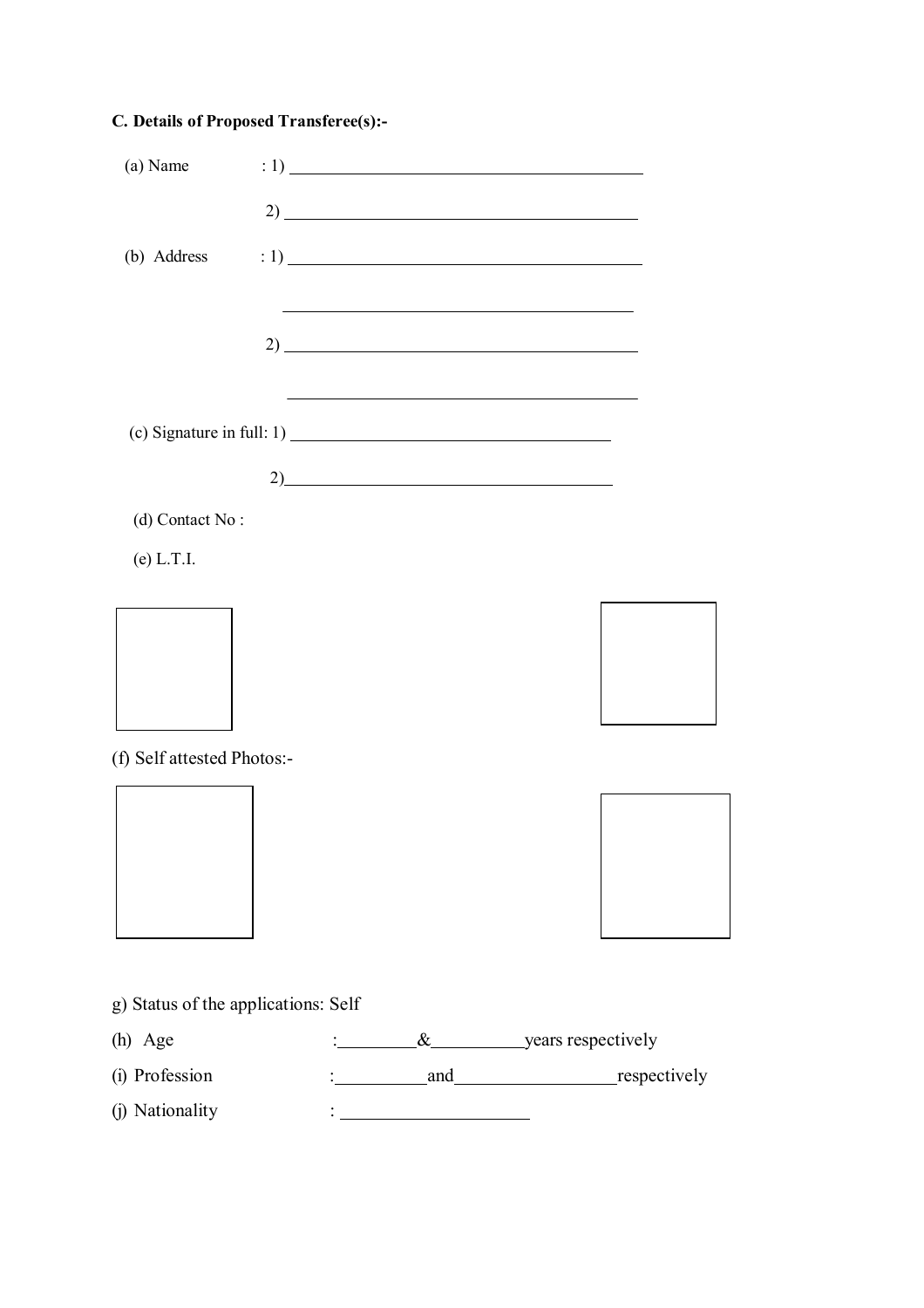D. Details of Land:-

| (1) Plot No.: ________, Block: ________, Sector I/II//III, Salt Lake City, Kokkata-700064.                                                                                                                                     |  |  |
|--------------------------------------------------------------------------------------------------------------------------------------------------------------------------------------------------------------------------------|--|--|
| (2) Area of Land : Cottahs.                                                                                                                                                                                                    |  |  |
| (3) Status of Land: (whether vacant/building):-                                                                                                                                                                                |  |  |
|                                                                                                                                                                                                                                |  |  |
| (ii) _________________storied building according to plan sanction No.                                                                                                                                                          |  |  |
|                                                                                                                                                                                                                                |  |  |
| (iii) Construction commenced on and completed on                                                                                                                                                                               |  |  |
| <u> 1989 - Johann Barbara, politik eta politik eta politikaria (h. 1989).</u><br>(iv) Constructed by: The Original/Mutated Lessee(s)<br>(v) Details of demolition if any: No/Yes                                               |  |  |
|                                                                                                                                                                                                                                |  |  |
| (5) Deed of Lease being No. registered in favour of in many cases in                                                                                                                                                           |  |  |
| the Office of the 1990 on the Common Contract of the Common Contract of the Common Contract of the Common Common Common Common Common Common Common Common Common Common Common Common Common Common Common Common Common Comm |  |  |
| No. Pages to for the year                                                                                                                                                                                                      |  |  |
| <u> 1989 - Johann Stein, Amerikaansk politiker († 1908)</u>                                                                                                                                                                    |  |  |
|                                                                                                                                                                                                                                |  |  |
| E. Ground $(s)/$ purpose of                                                                                                                                                                                                    |  |  |
| transfer:-                                                                                                                                                                                                                     |  |  |
| (i)                                                                                                                                                                                                                            |  |  |
| (ii)                                                                                                                                                                                                                           |  |  |
| (iii)                                                                                                                                                                                                                          |  |  |
| F. Details of encumbrances:-                                                                                                                                                                                                   |  |  |
| (i) Loan/Mortgage, if any:-                                                                                                                                                                                                    |  |  |
| (ii) Tenancy, if any:-                                                                                                                                                                                                         |  |  |
|                                                                                                                                                                                                                                |  |  |

(iii) Non-residential activity /business/shop, if any:-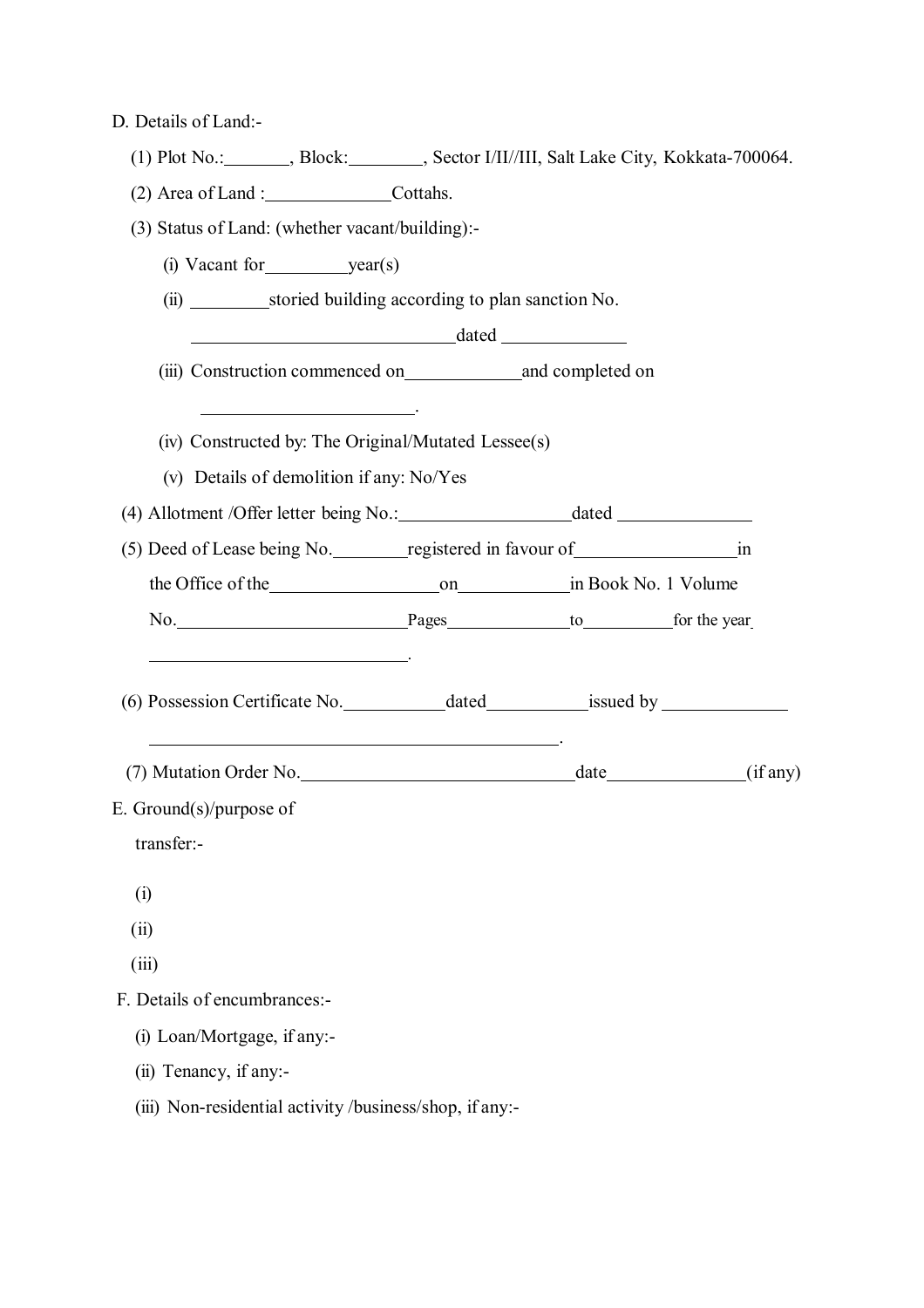I/We have already deposited the processing fees of Rs. 1,000/- (Rupees One Thousand) only through Government Receipt Portal System [GRIPS] through the Branch of Bank (Name of Bank) under the head of account "0217- Urban Development-60-Other Development Schemes-800-Other fees-001- Collection from Other Item-16-Other Fees" for which Original Copy of the receipted Echallan is being submitted along with this application.

I/We do solemnly declare that the instant application for transfer has been made according to my/our own will/desire and not being misguided/influenced/forced by anyone or by any means

Necessary documents/particulars are enclosed herewith for your ready reference and kind perusal. An early action from your end is earnestly solicited.

Yours faithfully,

Date:

#### **(Signature of 2(two) near Relations/Witness with address:)**

1.

 1) 2.  $2)$ 

APPLICANT(S)

#### **List of Enclosures (in addition to as stated above):**

- 1) Copy of the Lease Deed;
- 2) Copy of the Possession Certificate;
- 3) Original Indemnity Bonds (both from the Applicant(s) and Intended Transferee/s)
- 4) Declaration by Transferor(s) in the form of Notarized Affidavit[Proforma enclosed]
- 5) Declaration both by the Transferor & Proposed Transferee(s) in the form of Notarized Affidavit on Non-Judicial Stamp Paper of Rs. 10/-[Performa enclosed]

 $\mathcal{L}_\text{max}$  and  $\mathcal{L}_\text{max}$  and  $\mathcal{L}_\text{max}$  and  $\mathcal{L}_\text{max}$  and  $\mathcal{L}_\text{max}$ 

- 6) Notarized Declaratory Affidavit on Non Judicial Stamp Paper of Rs.10/- concerning provisions of Urban Land Ceiling Act, 1976. [Separate Affidavit from every Proposed Transferee (in case of more than one Proposed Transferee)];
- 7) Letter of Consent/Acceptance, regarding transfer from the Proposed Transferee(s).
- 8) Photograph(s), Specimen Signature(s) and LTI(s) of the Applicant(s) and the Proposed Transferee(s) duly attested by a Gazetted Officer;
- 9) Self Attested Residence and Photo Identity Proof of the Applicant(s) and the Proposed Transferee(s);
- 10) NOC from the concerned bank/financial institution in case of loan availed against the property;

11) Copy of sanctioned building plan;

- 12) Copy of Completion Certificate issued by Bidhannagar Municipality;
- 13) Copy of permission/NOC, if any Non-Residential Activity is running;
- 14) Receipted E-challan showing payment of Rs. 1000/- as Processing fees.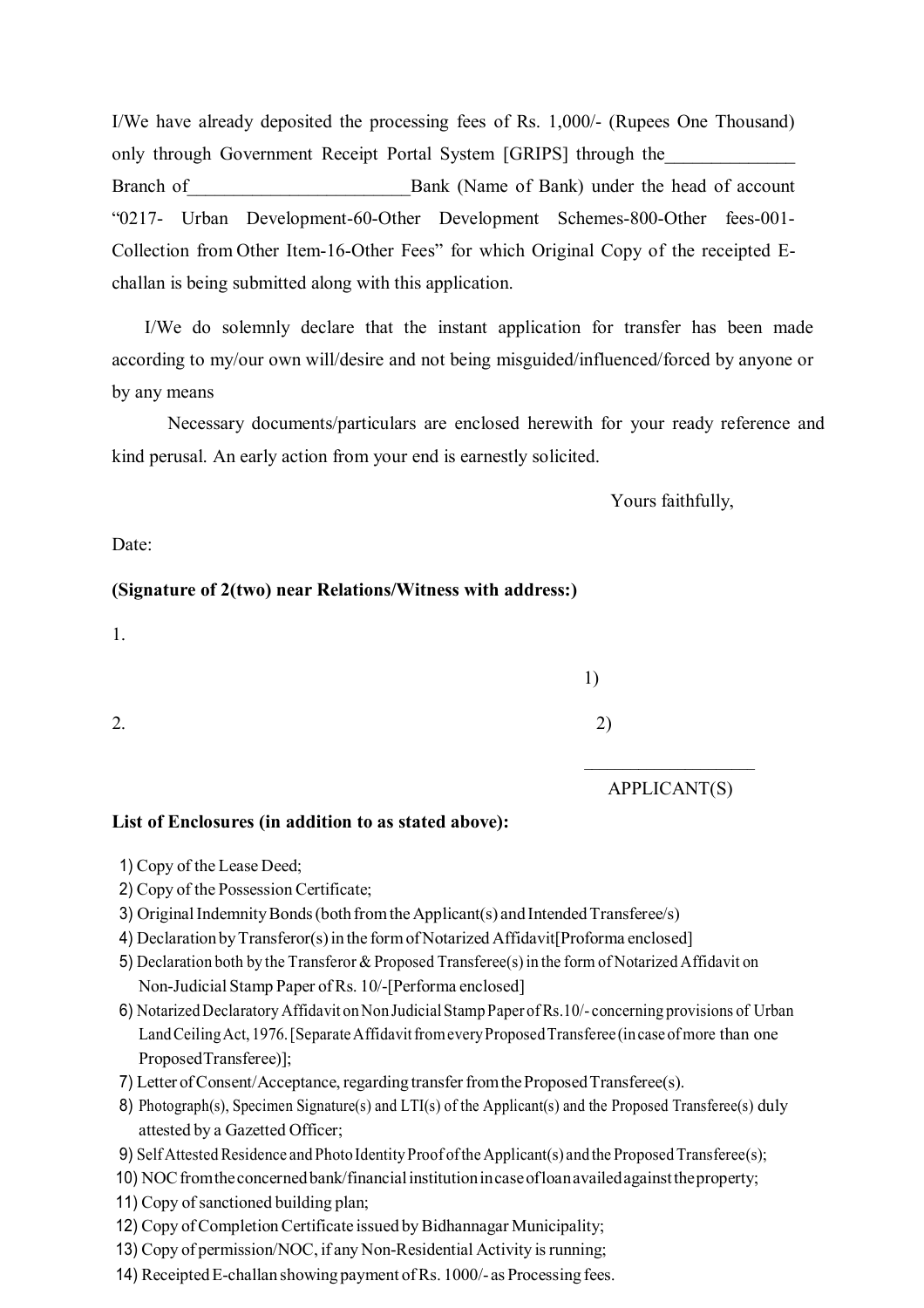Information/Guideline regarding (check list) Application for transfer of lease-hold property in Salt Lake City (Sector-I, II, III)

- 1. Application form
- 2. Copy of Allotment/Offer letter(Copy to be enclosed)
- 3. copy of lease deed (copy to be enclosed)
- 4. Copy of possession certificate (copy to be enclosed)
- 5. Copy of mutation order (copy to be enclosed)
- 6. Receipt of challan (generated through GRIPS)
- 7. Notarise declaration
- 8. Certificate issued by a gazetted officer attesting photo, signature, LTI and address proof of the applicant and the intended transferee and transferor.
- 9. Notarised affidavit under provision of the ULC act, 1976 from intended transferee.
- 10. Notarised affidavits stating the fact of the transfer application (both from applicant And the intended transferee) that both parties have full knowledge about the statement and annexure/enclosure submits before the concern authority and not suppressed any material fact regarding transfer.
- 11. Indemnity bonds (both from the applicant and the intended transferee)
- 12. Copy of Sanctioned building Plan.
- 13. Copy of Completion Certificate.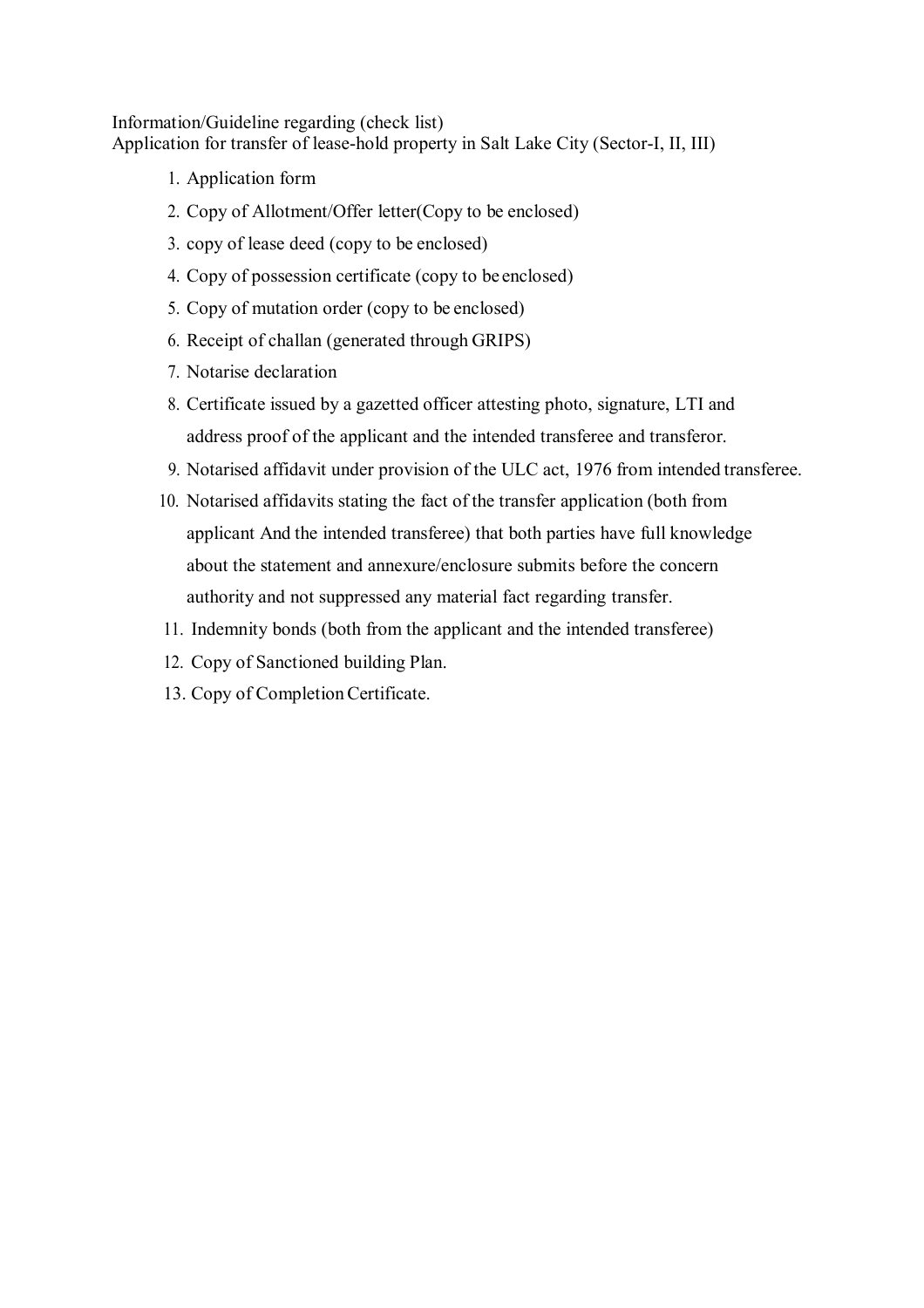# **Attestation of Photo & Signatures by Gazetted Officer**

I personally know the following person/persons for the Last ....................... Years.

Whose Photo and Signature/Signatures are attested by me:

| <b>Name</b> | Photo | <b>Signature</b>                                                           | <b>Attested with seal</b> |
|-------------|-------|----------------------------------------------------------------------------|---------------------------|
|             |       |                                                                            |                           |
| 1)          |       |                                                                            |                           |
|             |       |                                                                            |                           |
|             |       |                                                                            |                           |
|             |       |                                                                            |                           |
| 2)          |       |                                                                            |                           |
|             |       |                                                                            |                           |
|             |       |                                                                            |                           |
|             |       |                                                                            |                           |
|             |       |                                                                            |                           |
|             |       |                                                                            |                           |
| 3)          |       |                                                                            |                           |
|             |       |                                                                            |                           |
|             |       |                                                                            |                           |
|             |       |                                                                            |                           |
|             |       |                                                                            |                           |
| 4)          |       |                                                                            |                           |
|             |       |                                                                            |                           |
|             |       |                                                                            |                           |
|             |       |                                                                            |                           |
|             |       | $(\ldots,\ldots,\ldots,\ldots,\ldots,\ldots,\ldots,\ldots,\ldots,\ldots))$ |                           |
|             |       | Full Name & Designation                                                    |                           |
|             |       |                                                                            |                           |
|             |       |                                                                            |                           |
|             |       |                                                                            |                           |
|             |       |                                                                            |                           |
|             |       |                                                                            |                           |
|             |       |                                                                            |                           |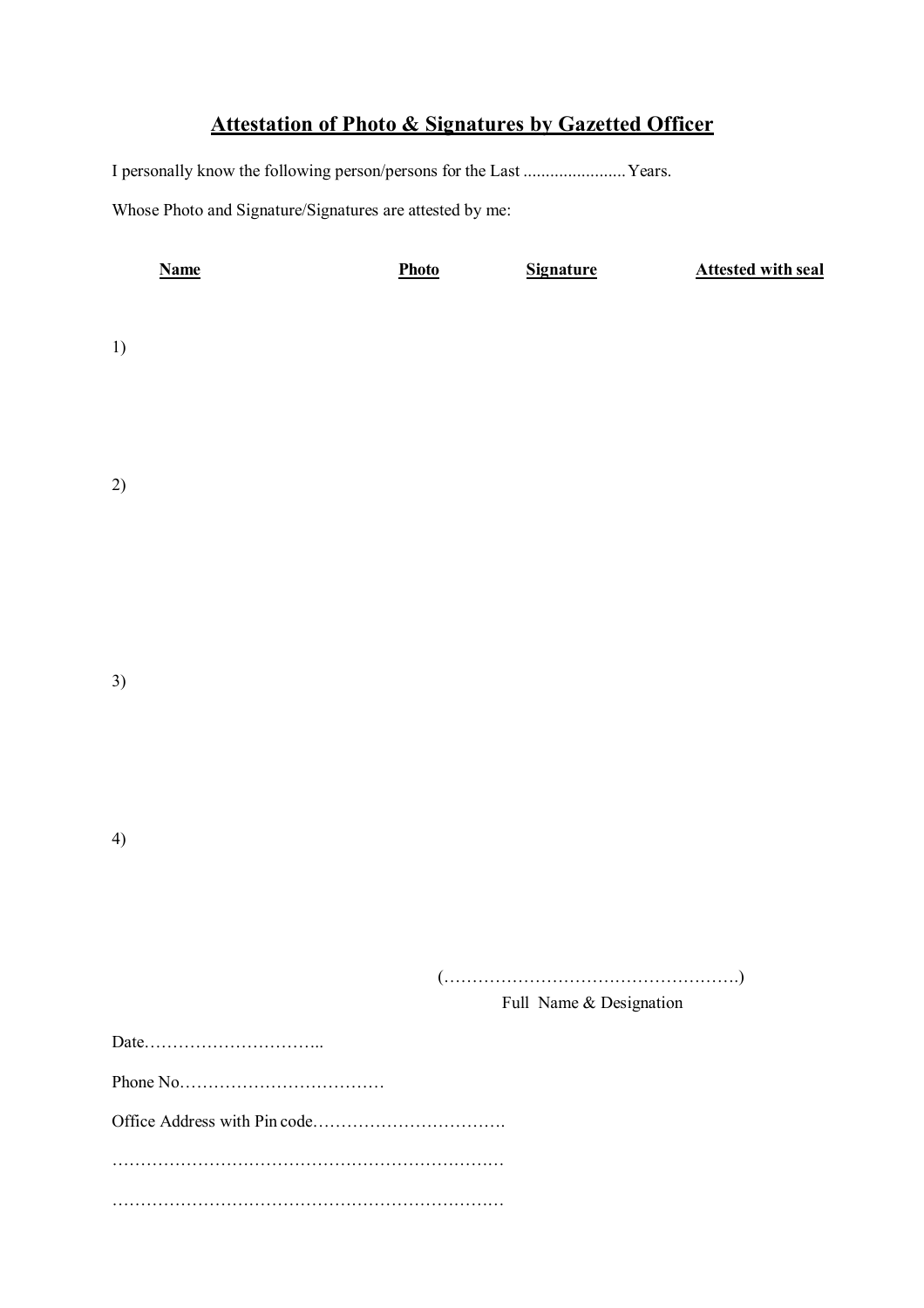#### **STAMP RS;10/-**

## **BEFORE THE METROPOLITAN MAGISTREATE CALCUTTA OR NOTARY PUBLIC**

## **AFFIDAVIT**

|                             |                                              | I, Shri/Smt. Son /wife /daughter of                                                                                                                                                                                                                                                                                                               |              |
|-----------------------------|----------------------------------------------|---------------------------------------------------------------------------------------------------------------------------------------------------------------------------------------------------------------------------------------------------------------------------------------------------------------------------------------------------|--------------|
|                             |                                              |                                                                                                                                                                                                                                                                                                                                                   |              |
|                             |                                              |                                                                                                                                                                                                                                                                                                                                                   |              |
| at                          |                                              |                                                                                                                                                                                                                                                                                                                                                   | do<br>hereby |
|                             | solemnly affirm and state as follows:-       |                                                                                                                                                                                                                                                                                                                                                   |              |
|                             |                                              |                                                                                                                                                                                                                                                                                                                                                   |              |
|                             |                                              | (1) That I am father/ mother / husband/ wife/ son /daughter/ brother/ sister of Shri/Smt.                                                                                                                                                                                                                                                         |              |
|                             |                                              | son/daughter of https://www.assett.com/daughter.com/daughter.com/daughter.com/                                                                                                                                                                                                                                                                    | and wife     |
|                             |                                              | of Residing at Residing at Residing 2018                                                                                                                                                                                                                                                                                                          |              |
|                             |                                              | From whom I intend to acquire his/her undivided share the plot bearing No.                                                                                                                                                                                                                                                                        |              |
|                             |                                              | in Block of Sector<br>of Bidhannagar (Salt Lake).                                                                                                                                                                                                                                                                                                 |              |
| Act, 1976.                  |                                              | (2) That neither I nor my wife / husband nor my unmarried minor children jointly or severally hold any<br>immovable property within any "Urban Agglomeration, as defined in the Urban Land (Ceiling and Regulation)                                                                                                                               |              |
|                             |                                              | (3) That neither I nor my wife/husband nor my minor children hold/own any immovable property jointly with<br>any other person within any Urban Agglomeration, Bidhannagar and K.M.D. Area.                                                                                                                                                        |              |
|                             | to be specified) in any Urban Agglomeration. | (4) That my family consisting of my wife/husband, minor children and myself holds/do not hold land (details                                                                                                                                                                                                                                       |              |
|                             | liable to submit any return under the Act.   | cottahs in Sector of Bidhannagar in the district of North 24 parganas. I shall be<br>hit/ I shall not be hit by the provisions of the Urban Land (Ceiling and Regulation) Act, 1976 and shall not be                                                                                                                                              |              |
|                             | Agglomeration" in K.M.D. Area.               | (6) That I hold/do not hold lands/building/flat/apartment (owner/lessee etc.) situated within the said "Urban                                                                                                                                                                                                                                     |              |
|                             |                                              | (7) That any member of my family as defined in the aforesaid Act holds/do not hold land/<br>building/flat/apartments as (owner/lessee etc.) situated within the said "Urban Agglomeration" in K.M.D. Area.                                                                                                                                        |              |
|                             | aforesaid Plot No.                           | (8) Any member of my family has no interest/share in any property in Bidhannagar excepting in the                                                                                                                                                                                                                                                 |              |
| forthwith stand determined. |                                              | (9) Provided further that if afterwards it is found that any material fact relating to holding/owing immovable<br>property within the said Urban Agglomeration, Bidhannagar and K.M.D. area is not disclosed in the affidavit, the<br>lessor shall have the right to re-enter into possession of the demised land and thereupon this demise shall |              |
|                             |                                              | (10) The statements made in the above paragraphs are true to my knowledge.                                                                                                                                                                                                                                                                        |              |
|                             |                                              | <b>DEPONENT</b>                                                                                                                                                                                                                                                                                                                                   |              |
|                             |                                              |                                                                                                                                                                                                                                                                                                                                                   |              |

N.B. : Delete whichever is not applicable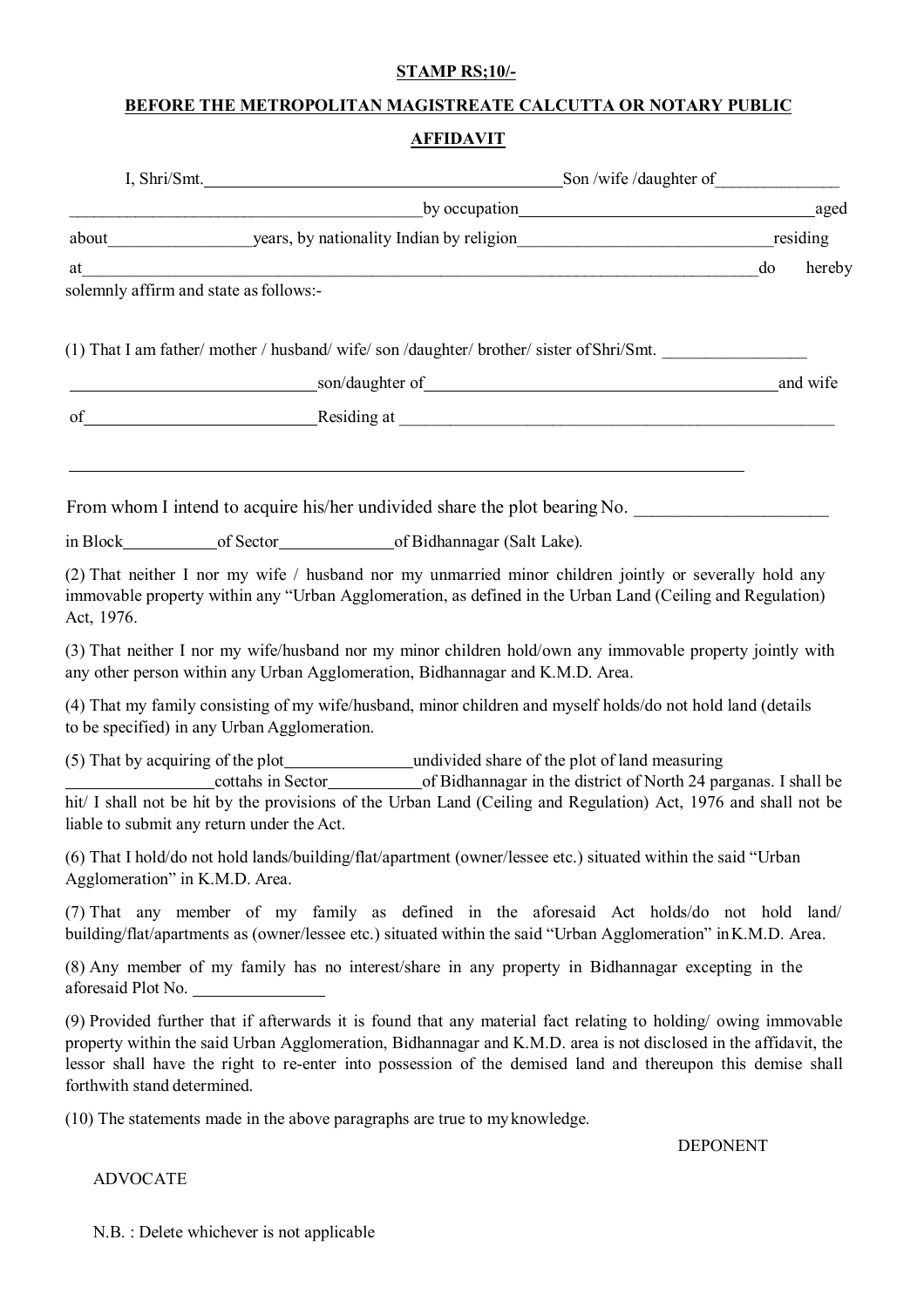#### **BEFORE THE NOTARY PUBLIC IDEMINITY BOND**

| KNOW ALL MEN BY THESE PRESENTS that I,                                                                                                                                                                                                                                                       | son |
|----------------------------------------------------------------------------------------------------------------------------------------------------------------------------------------------------------------------------------------------------------------------------------------------|-----|
| of                                                                                                                                                                                                                                                                                           |     |
| hereinafter for                                                                                                                                                                                                                                                                              |     |
| the sake of brevity called the 'OBLIGOR 'send greetings;                                                                                                                                                                                                                                     |     |
| WHEREAS the obligor is the proposed transferee in respect of ALL THAT<br>undivided leasehold right, title and interest of premises no                                                                                                                                                        |     |
| within the local limits of Bidhannagar                                                                                                                                                                                                                                                       |     |
| Municipality under Ward No TOGETHER WITH the undivided % of                                                                                                                                                                                                                                  |     |
| The total construction thereon (for the sake of brevity hereinafter referred to and called as the<br>'said premises') in terms of Memo No. 2709-SL(AL)/4S-9/2004 (Pt-I) dated Kolkata the 22 <sup>nd</sup><br>June, 2012, issued by the Department of Urban Development & Municipal Affairs, |     |

Government of West Bengal on behalf of HIS EXCELLENCY the FOVERNOR of West Bengal and which was published on 25<sup>th</sup> day of June, 2012 at the Kolkata Gazette. AND WHEREAS in view of the fact that there may crop up any problem strictly in

complying with the terms and conditions of Original Lease Deed dated \_\_\_\_\_\_\_ the OBLIGOR PROPOSED TRANSFEREE on his/her/their own volition accord/instance readily agreed to execute this Bond/Obligation in favour of the Government of West Bengal.

Contd ……. P/2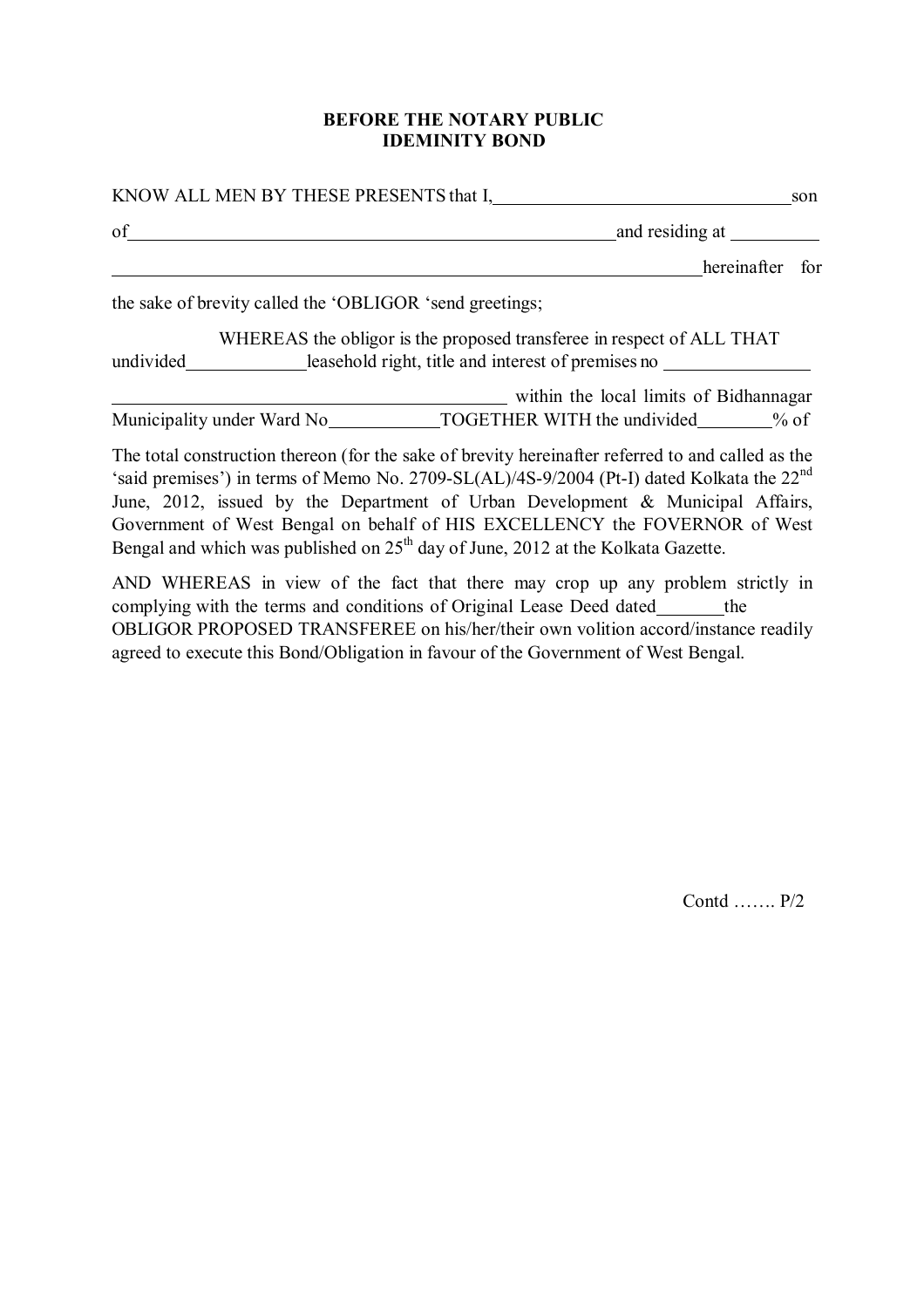#### **NOW THIS IDEMNITY BOND WTTNESSETH** as follows:-

That in furtherance of the Memo No. 2709-SL(AL)/4S-9/2004 (Pt-I) dated Kolkata the 22<sup>nd</sup> June, 2012 issued by the Department of Urban Development & Municipal Affairs, Government of West Bengal on behalf of HIS EXCELLENCY the GOVERNOR of West Bengal and which was published on  $25<sup>th</sup>$  day of June, 2012 at the Kolkata Gazette, the OBLIGOR PROPOSED TRANSFERE is/are binding himself/herself/themselves to the effect that the OBLIGOR PROPOSED TRANSFERE will strictly comply with all and every terms and conditions of the Original Lease Deed dated and OBLIGOR PROPOSED TRANSFERE do hereby agree to keep indemnified and harmless the Government of West Bengal in all manner whatsoever and failing which, the Government of West Bengal will have absolute authority to rescind the Original Lease Deed dated ex-parte and shall be entitled to take re-possession of the said premises.

IN WITNESS WHEREOF, the OBLIGORS has/have hereinto set and subscribed his/her/their hands and seals on this the day of

in presence of the following witnesses.

**OBLIGORS** 

**WITNESSSES** (Name and address)

1)

2)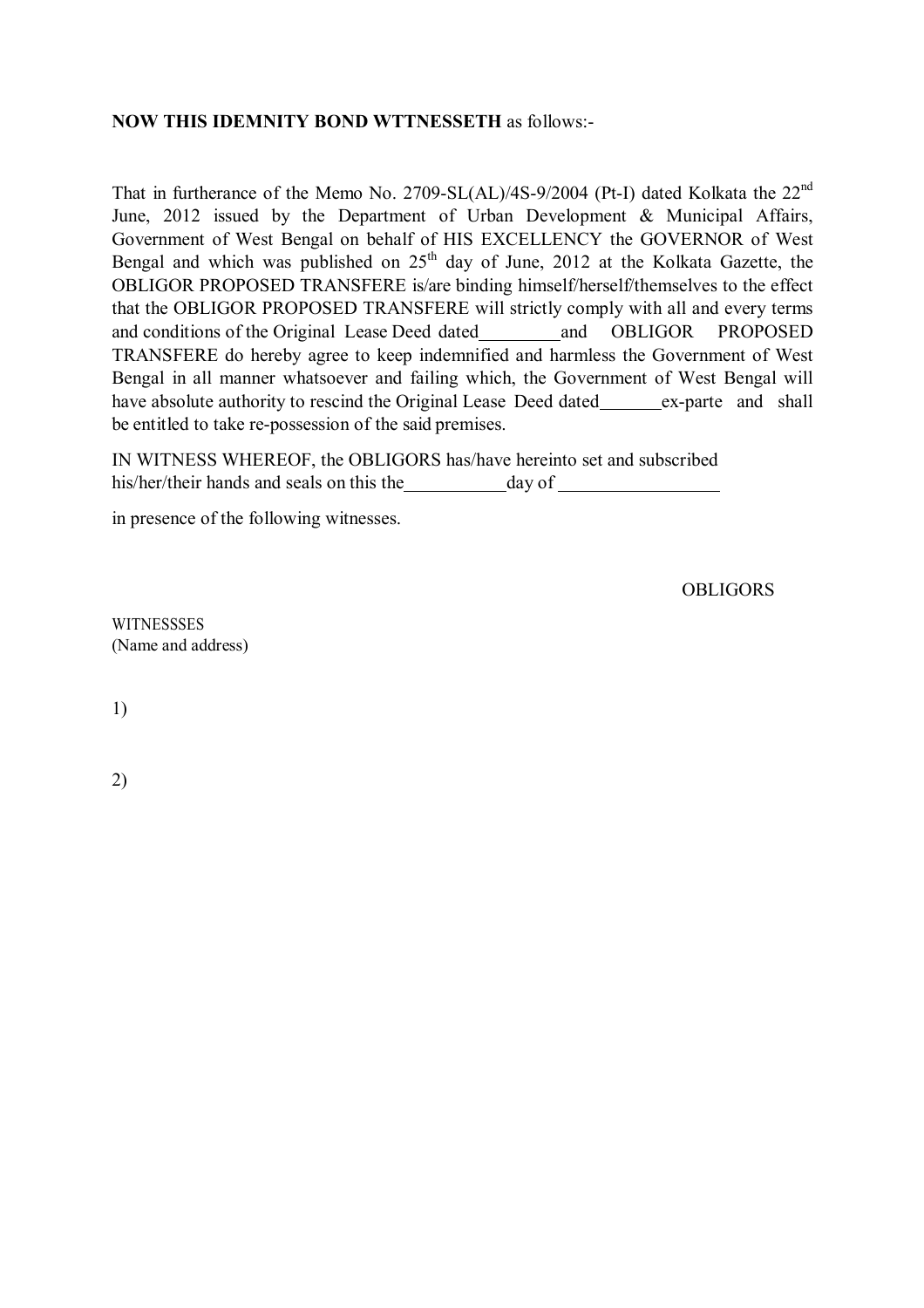To be executed before Judicial/Metropolitan Magistrate Notary public

### **INDEMINITY BOND**

| I/We, Sri/Smt. |            |                | Son/daughter of |
|----------------|------------|----------------|-----------------|
|                | aged about | years by faith | bv              |
| Nationality    |            | resident of    |                 |
|                |            |                |                 |

Being the Constituted Attorney of original/mutated lessee(s) of the plot no. Sector

Salt Lake City Kolkata solely and absolutely indemnity the Department of Urban Development & Municipal Affairs, Government of West Bengal from all the losses damages, if any be incurred in future due to the papers documents and information furnished by me the executants herein.

I/We shall not held responsible/liable the Government of West Bengal in any manner whatsoever for granting permission for transfer of the aforesaid plot, since the permission has been made under my/our specific own accord/violation.

Identified by me Executants

Advocate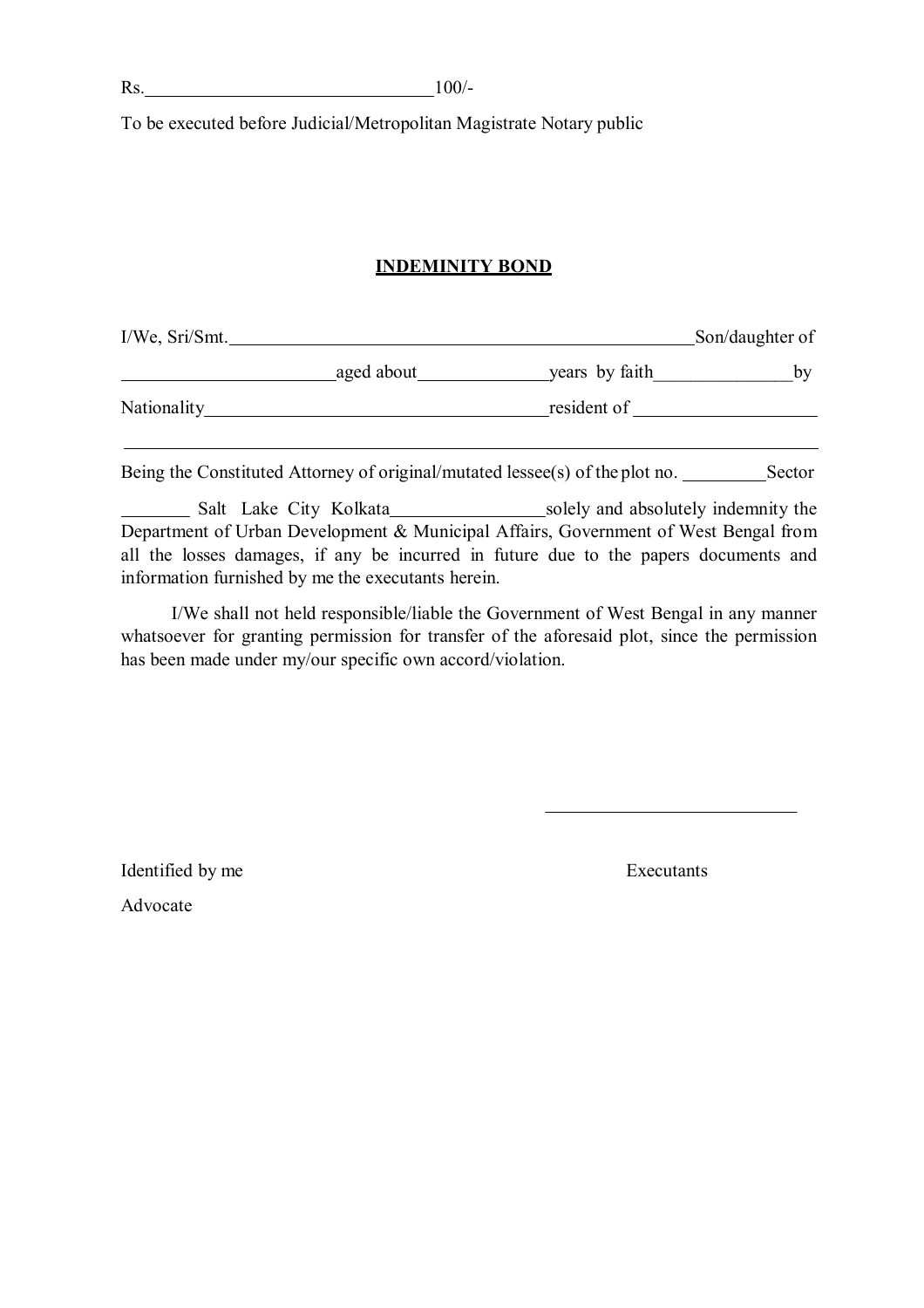# **BEFORE NOTARY PUBLIC AT KOLKATA**

## **AFFIDAVIT**

|    | solemnly affirm and state as follows :-                                                    |
|----|--------------------------------------------------------------------------------------------|
| 1. |                                                                                            |
|    | Cottahs at or being plot no Sector-, Salt Lake City,                                       |
|    | Kolkata-from the Original/Mutated Lessee(s) namely                                         |
|    |                                                                                            |
| 2. |                                                                                            |
|    | , Salt Lake City, P.S. Bidhannagar (South), Kolkata  for the purpose                       |
|    |                                                                                            |
|    | further undertake that I/We will not use the Premises No , Sector - , Salt                 |
|    | Lake City, P.S. Bidhannagar (South), Kolkata- or any portion thereto for any other purpose |
|    |                                                                                            |
|    | written permission from the Department of Urban Development and Municipal                  |
|    | Affairs, Government of West Bengal.                                                        |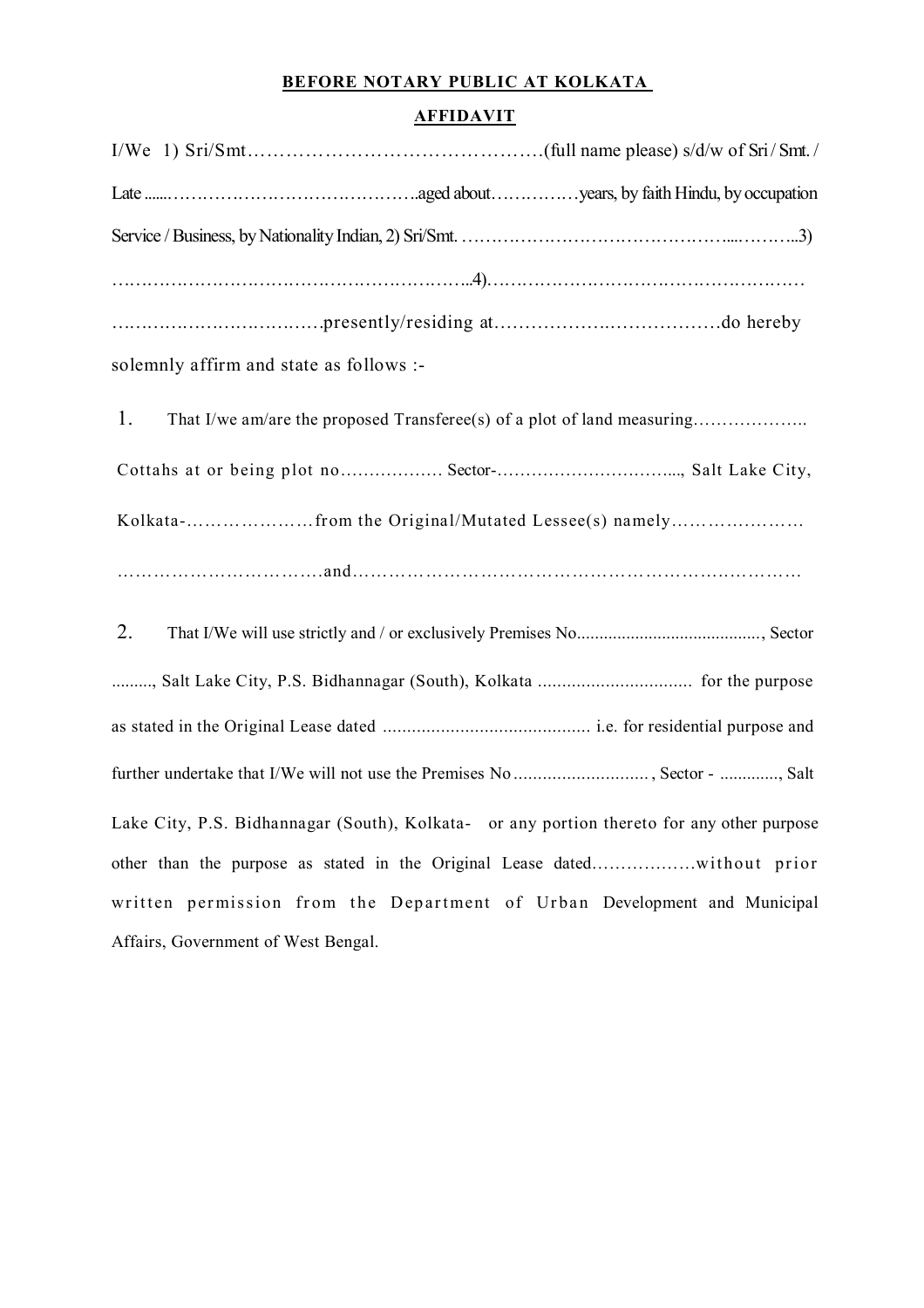3. That I/We will strictly abide by all the rules and regulations of Department of Urban Development & Municipal Affairs Govt. of West Bengal, Bidhannagar Municipal Corporation and Bidhannagar Police Commissionerate or any other statutory authorities having jurisdiction over the Premises No………………….Sector - …………, Salt Lake City, P.S. Bidhannagar (South), Kolkata-……………………………..

4. That I/ We will strictly park my vehicle/s within the boundary of the Premises No…..……………Sector………… Salt Lake City, P.S. Bidhannagar (South), Kolkata- …………………………... strictly as per provision of the Rule 193(2) of the West Bengal Motor Vehicles Rules, 1989 and will not park my vehicle/s in the road lying in front of the Premises No……….………Sector………. , Salt Lake City, P.S. Bidhannagar (South), Kolkata……………….……………at any point of time at day and night under any circumstances.

5. That I/we shall strictly maintain the maximum number of floors in respect of the building lying and situated at Premises No......, Sector-.............., Salt Lake City, P.S. Bidhannagar (South), Kolkata-.......................... as per the provisions of West Bengal Municipal Building Rules 2007 and West Bengal Municipal Corporation Act, 2007 in the following manner **(as per applicable plot size area) :-**

| <b>Area of Plot</b> | <b>Maximum No. of Floors allowed</b> |
|---------------------|--------------------------------------|
| 2K                  | G Plus I                             |
| 3K                  | G Plus 1                             |
| 4К                  | $P + G$ Plus 2                       |
| 5Κ                  | $P + G$ Plus 2                       |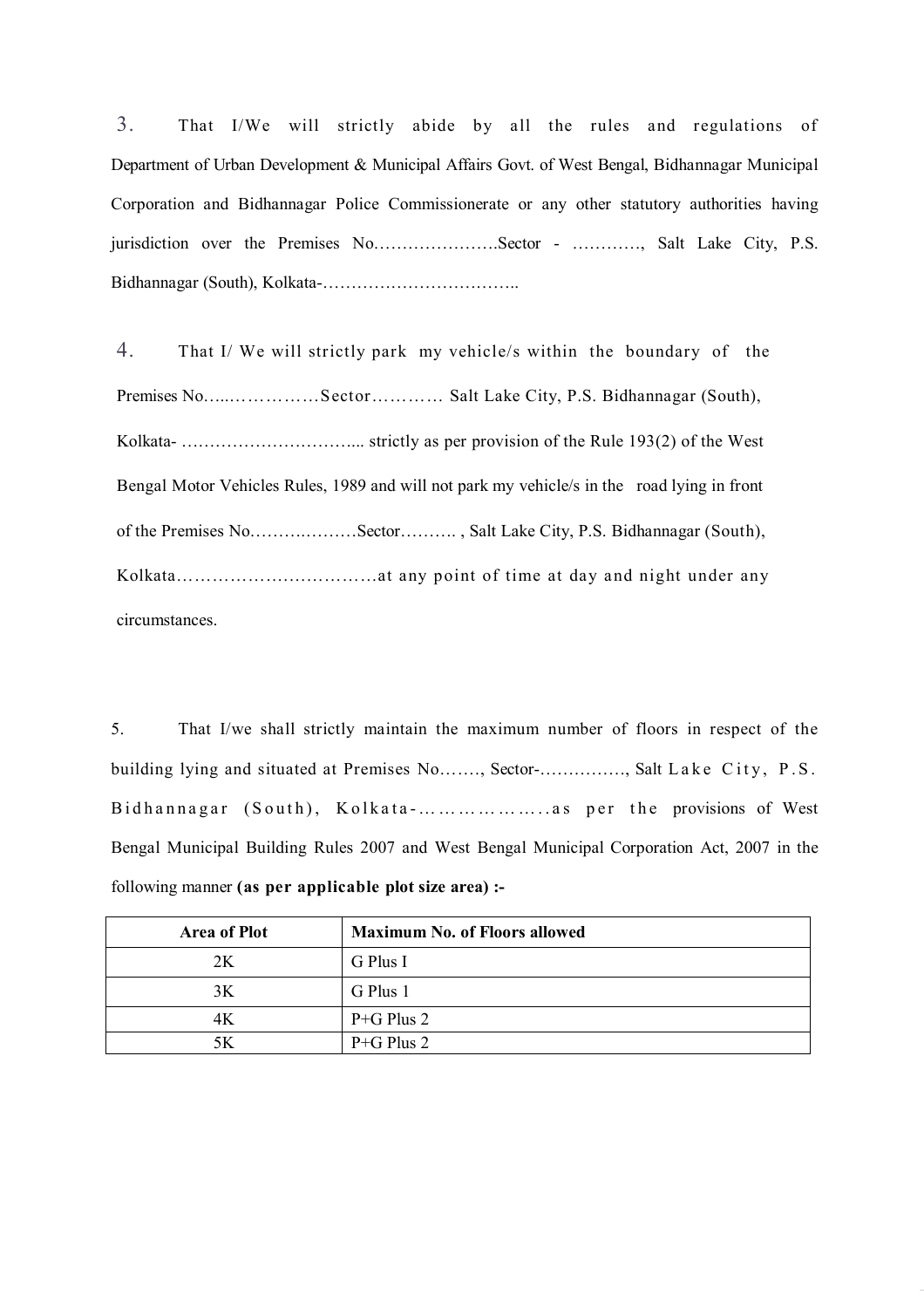| 6K                                                | $P+G$ Plus 3                     |
|---------------------------------------------------|----------------------------------|
| 7K                                                | $P + G + 3$                      |
| 8K                                                | $P+G+4$                          |
| 9K                                                | $P+G+4$                          |
| 10K                                               | $P + G + 7$                      |
| Any plot specified in<br>$sub-rule(2)$ of rule 93 | G Plus 1<br>G means Ground floor |

### 6. That I/we shall strictly maintain Obligatory front space, minimum side

spaces and backside spaces in the following manner**-(as per applicable plot size area)** :

| Category<br>plot | of Front<br>(fixed)<br>in meter | side<br><b>Narrow</b><br>(fixed)<br>in meter | Wide<br>side<br>(minimum) in<br>meter | <b>Backside</b><br>(minimum)<br>in meter |
|------------------|---------------------------------|----------------------------------------------|---------------------------------------|------------------------------------------|
| 2k               | 1.00                            | 0.90                                         | 2.50                                  | 2.00                                     |
| 3k               | 1.00                            | 0.90                                         | 2.50                                  | 2.00                                     |
| 4k               | 1.00                            | 0.90                                         | 2.50                                  | 4.00                                     |
| 5k               | 1.50                            | 0.90                                         | 2.50                                  | 4.00                                     |
| 6k               | 2.00                            | 1.00                                         | 3.00                                  | 6.00                                     |
| 7k               | 2.00                            | 1.00                                         | 3.00                                  | 7.00                                     |
| 8k               | 2.00                            | 1.20                                         | 3.00                                  | 7.00                                     |
| 9k               | 2.00                            | 1.20                                         | 3.50                                  | 7.00                                     |
| 10k              | 2.00                            | 1.20                                         | 3.50                                  | 7.00                                     |

7. That I / we shall strictly maintain Floor Area Ratio (F.A.R.) in respect of Premises No…………., Sector-………………., Salt Lake City, P.S. Bidhannagar (South), Kolkata -…………………………..………as per the provisions of West Bengal Municipal Building Rules 2007 and West Bengal Municipal Corporation Act, 2007 in the following manner (as per applicable plot size area):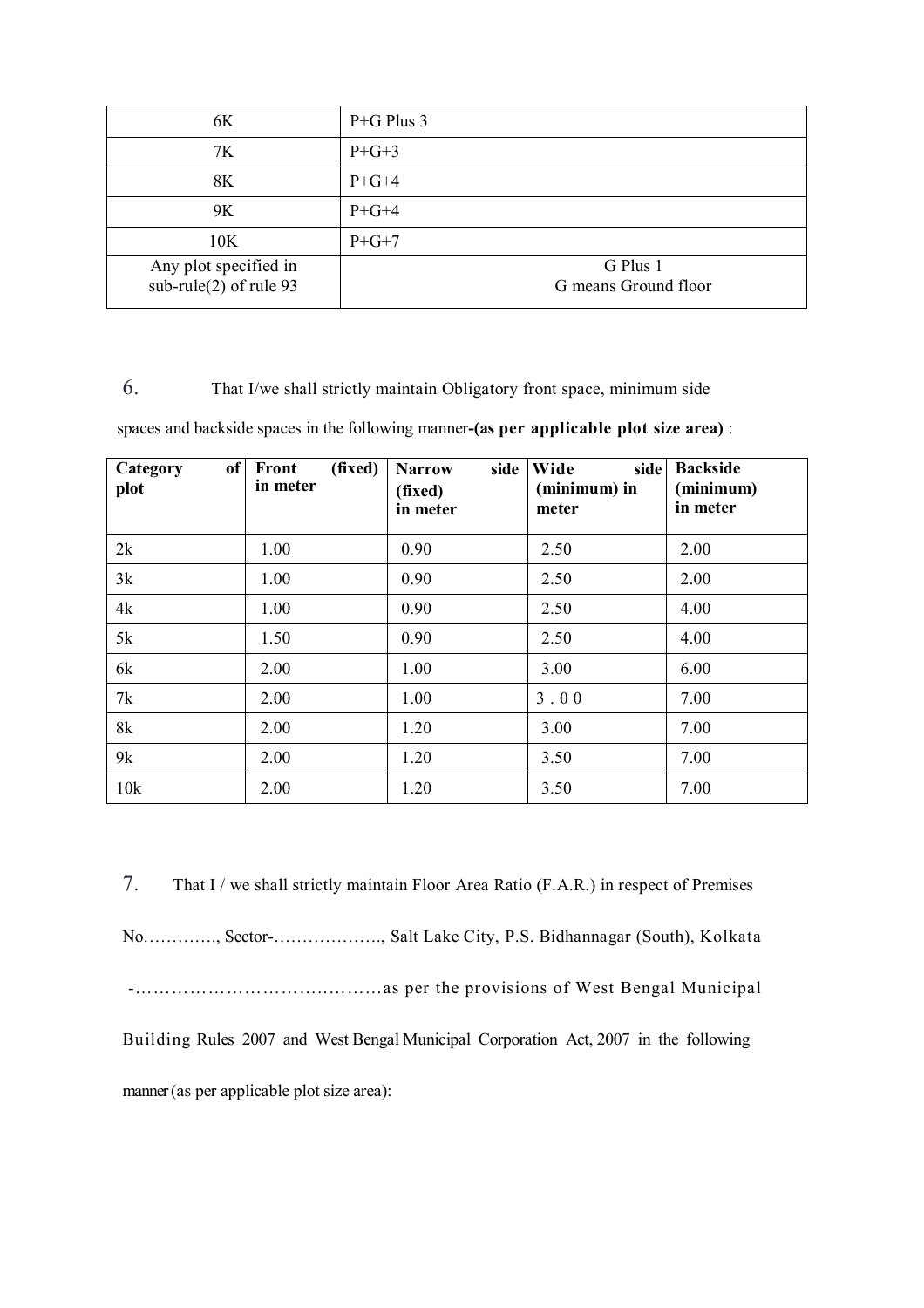| <b>Area of Plot</b> | Floor | Area |
|---------------------|-------|------|
|                     | Ratio |      |
| 2k                  | 1.25  |      |
| 3k                  | 1.25  |      |
| 4k                  | 1.75  |      |
| 5k                  | 1.75  |      |
| 6k                  | 2.10  |      |
| 7k                  | 2.10  |      |
| 8k                  | 2.25  |      |
| 9k                  | 2.25  |      |
| 10k                 | 3.20  |      |

8. That If we shall strictly maintain the maximum number of flat in each

floor in respect of the building lying and situated at Premises No ................................. , Sector-.... , Salt Lake City, P.S. Bidhannagar (South), Kolkata-............ as per the provisions of West Bengal Municipal Building Rules 2007 and West Bengal Municipal Corporation Act, 2007 in the following manner **(as per applicable plot size area) :** 

| <b>Area of Plot</b> | Maximum No. of flat in each floor |
|---------------------|-----------------------------------|
| 2K                  | One Flat per Storey               |
| 3k                  | One Flat per Storey               |
| 4k                  | One Flat per Storey               |
| 5k                  | Two Flats per Storey              |
| 6k                  | Two Flats per Storey              |
| 7k                  | Two Flats per Storey              |
| 8k                  | Two Flats per Storey              |
| 9k                  | Two Flats per Storey              |